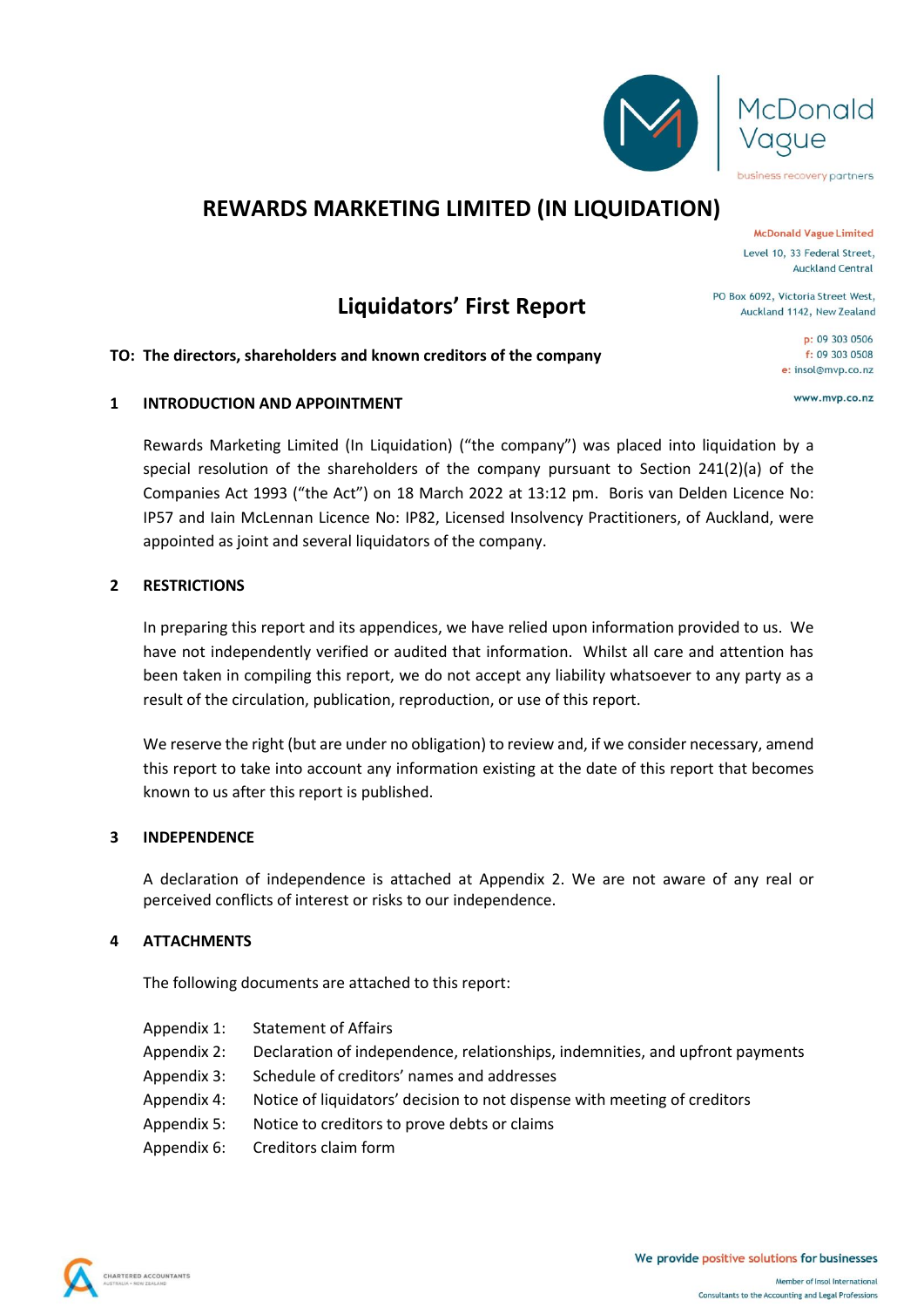#### **5 COMPANY STRUCTURE AND BACKGROUND**

| Date of incorporation:       | 23 July 2018                                            |
|------------------------------|---------------------------------------------------------|
| Company number:              | 6927479                                                 |
| New Zealand Business Number: | 9429046895677                                           |
| Date ceased trading:         | 18 March 2022                                           |
| Nature of business:          | Container sales                                         |
| Trading address:             | Floor 8 Harbourview Building, 152 Quay Street, Auckland |
|                              | Central, Auckland                                       |
| Previous names/Trading name: | None Known                                              |
| Share capital:               | 1000 Shares                                             |
| Shareholders:                | Kenneth Ogilvie<br>1000                                 |
| Directors:                   | Kenneth Ogilvie                                         |
| Related companies:           | None Known                                              |

The company was placed into liquidation as a result of uncertainty into whether the shipping containers it has paid an overseas party for are likely to be delivered to New Zealand. The company had presold those shipping containers to approximately 35 customers. The company has part paid for them to be delivered and is awaiting the arrival in New Zealand so that customers orders can be fulfilled.

Bills of Lading have been provided that claim that the supplier of the shipping containers has placed the following number of containers en-route to the following ports:

| Auckland      | 56 |
|---------------|----|
| Lyttleton     | 2  |
| Marsden Point | 8  |
| Wellington    | 2  |
| Total         | 68 |

Some delays in international shipping have been expected due to Covid, however the director considers the time he expected the containers to arrive has now passed. The company has received advice that the containers are en-route and are currently in Jeddah, Saudi Arabia however there has been difficulty in establishing there presence there.

The company director/shareholder has exhausted his avenues to establish that the containers have been shipped and are en-route, and he is aware of customer dissatisfaction so he has appointed independent liquidators to take matters forward.

#### **6 STATEMENT OF AFFAIRS**

A Statement of Affairs showing the company's estimated financial position as at the date of our appointment is provided at Appendix 1.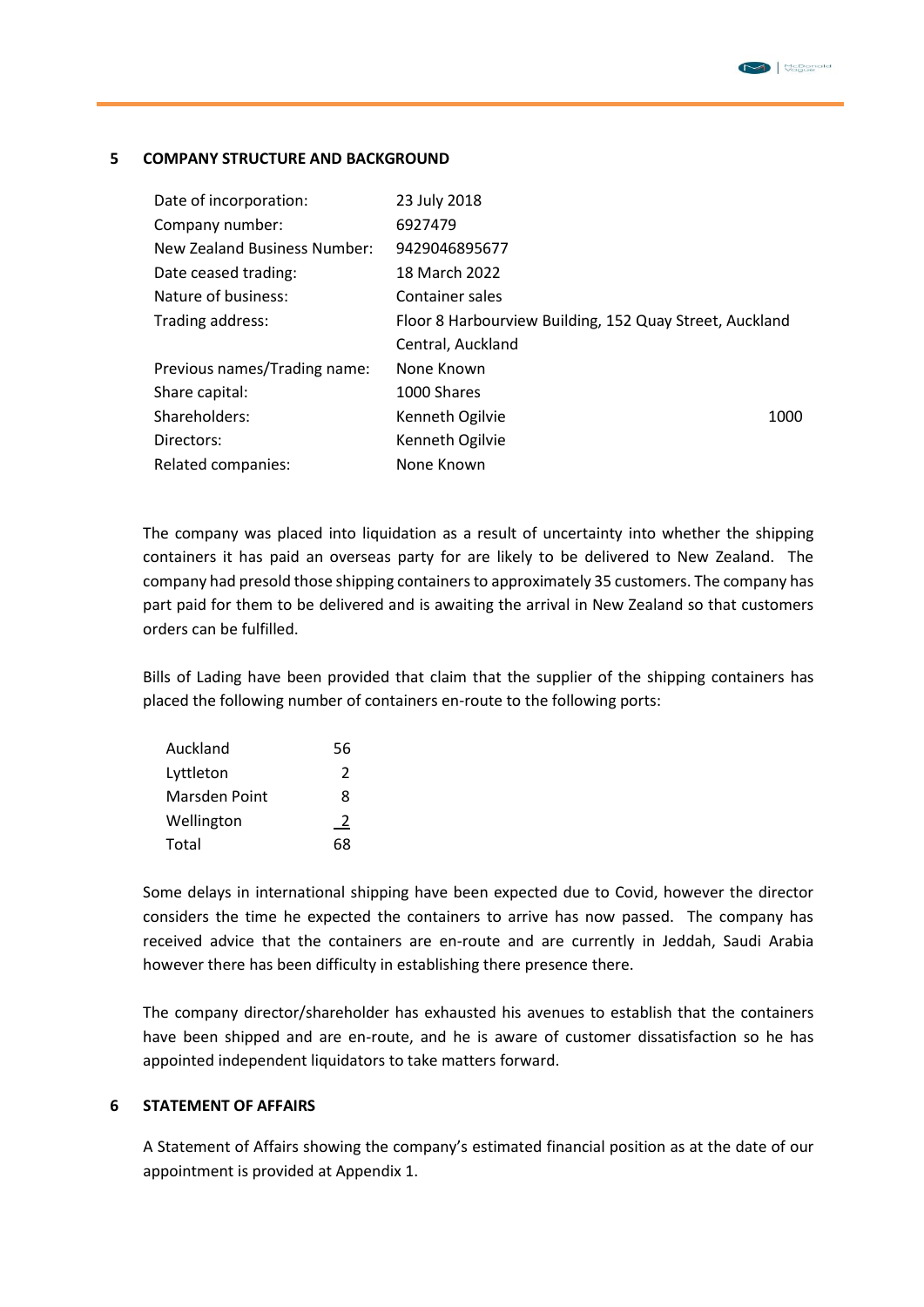#### **7 ASSETS AND PROPOSED ACTIONS IN THE LIQUIDATION**

We will realise all available assets. The estimated dates for these actions are within the next month.

We will complete a thorough review of the company's books, records and affairs to:

- ensure that all assets have been properly accounted for,
- determine if there are any other avenues of recovery for creditors,
- determine if the company's officers have properly carried out their duties and take appropriate steps where necessary.

If there are funds available for distribution to creditors, we will verify creditors' claims and make a distribution. We will then complete the liquidation and request that the Registrar of Companies remove the company from the register.

#### **8 LIABILITIES AND CALL FOR CREDITOR CLAIMS**

The liquidators have compiled a schedule of the company's creditors and their addresses as required by Section 255(2)(c) of the Act, which is at Appendix 3. The schedule has been compiled from company records and information provided to the liquidators at the time of preparing this report. The schedule may not list all of the company's creditors and all of the parties listed on the schedule may not be creditors of the company.

There are no known contingent creditors. The liquidators are aware of pending proceedings from customers.

A notice to creditors to prove debts or claims is provided at Appendix 5 and an unsecured creditor's claim form is provided at Appendix 6. If you are an unsecured creditor and you wish to lodge a claim in the company's liquidation, please complete the unsecured creditor's claim form then return the completed form together with supporting documentation to our offices by 29 April 2022. Creditors that have not made a claim by this date may be excluded from any distribution made.

If you believe that you are a secured creditor, you should not complete the unsecured creditor's claim form. Please contact us and request that a secured creditor's claim form be sent to you.

#### *8***.1** *Secured Creditors*

As at the date of liquidation 0 secured parties had registered security interests against the company on the Personal Property Securities Register.

#### *Personal Property Securities Act / Reservation of Title*

If you have not registered a financing statement on the PPSR and you believe you have:

- a Purchase Money Security Interest entitling them to any goods in the possession or control of the company and/or proceeds from the realisation of those goods; and/or
- a Reservation of Title over goods;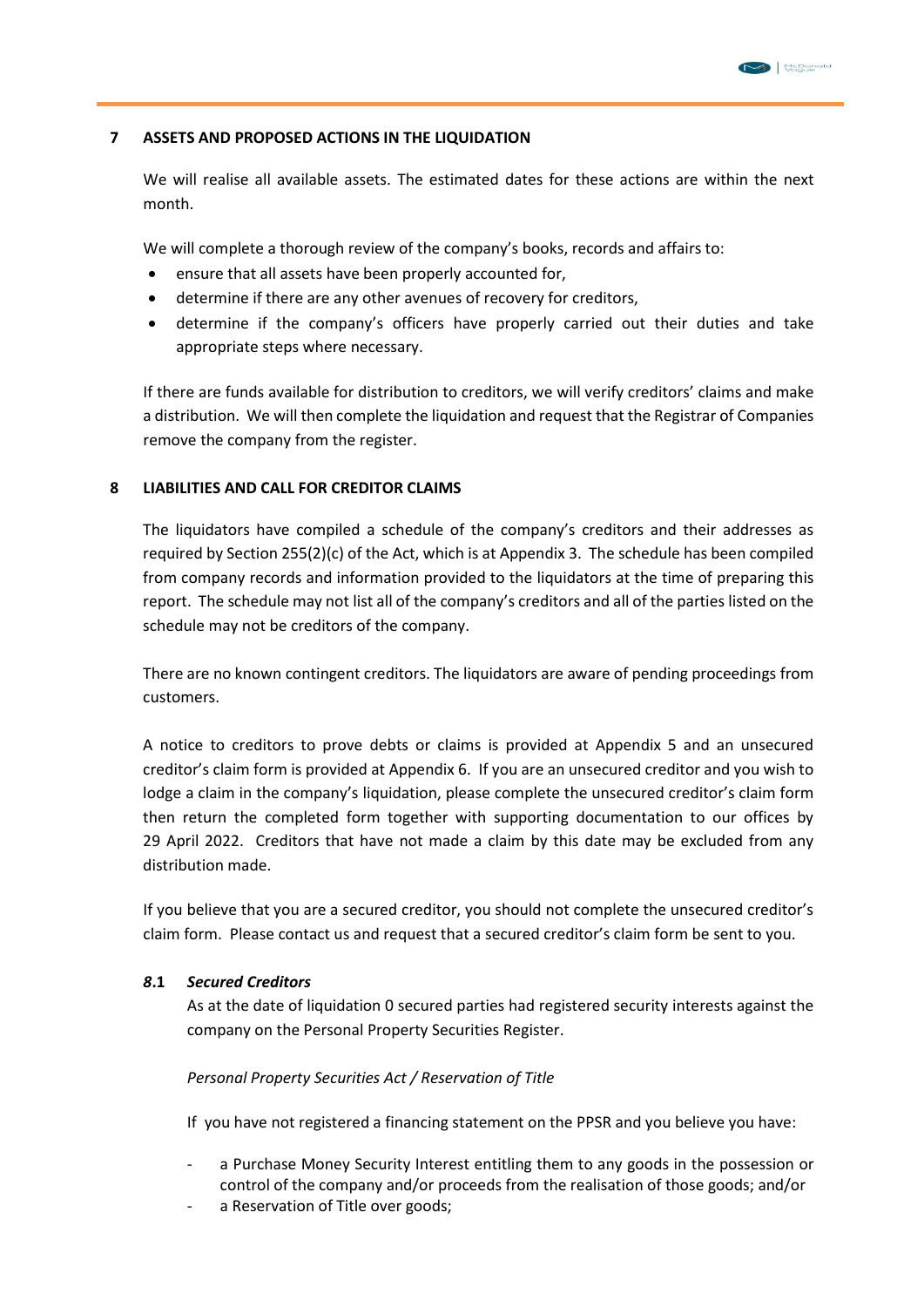

you should contact us immediately.

#### *8.2 Preferential Creditors*

We understand that the company did not have any employees.

The Inland Revenue Department has not yet provided us with a creditor's claim form but we understand that there are amounts due in respect of GST, PAYE and other payroll deductions. Customs charges and GST charges may arise if the containers arrive in New Zealand.

We are not able to assess what the cost maybe at present.

#### **8.3** *Unsecured Creditors*

From our review of the company's accounting records and other information provided to date we estimate that the amount due to unsecured creditors/customers if the shipping containers are not delivered is approximately \$196,500. Until it is clear whether the containers will be delivered to the customers we are treating the customers as contingent creditors.

We are not currently able to estimate how much more may need to be paid to enable the shipping containers to be delivered to New Zealand.

We are therefore not able to currently estimate how much unsecured creditors what or may creditors/customers may receive.

#### **9 CREDITORS' MEETING / LIQUIDATION COMMITTEE**

A notice of the Liquidators' decision to dispense with the meeting of creditors is provided at Appendix 4.

Any creditor or shareholder may at any time in the course of the liquidation request that the liquidators call a meeting pursuant to Section 314 of the Companies Act 1993, for the purpose of appointing a liquidation committee. Any request for a meeting must be submitted to the liquidators in writing.

#### **10 FURTHER INFORMATION**

If you are aware of any information that would assist the Liquidators, please set the details out in writing, attach any supporting evidence, and send it to us. Please note that it can be difficult for liquidators to act in reliance on information that is not provided in writing.

If any creditor wishes to receive the six monthly reports by email as and when they are published, please ensure that an email address is provided on your creditors' claim form.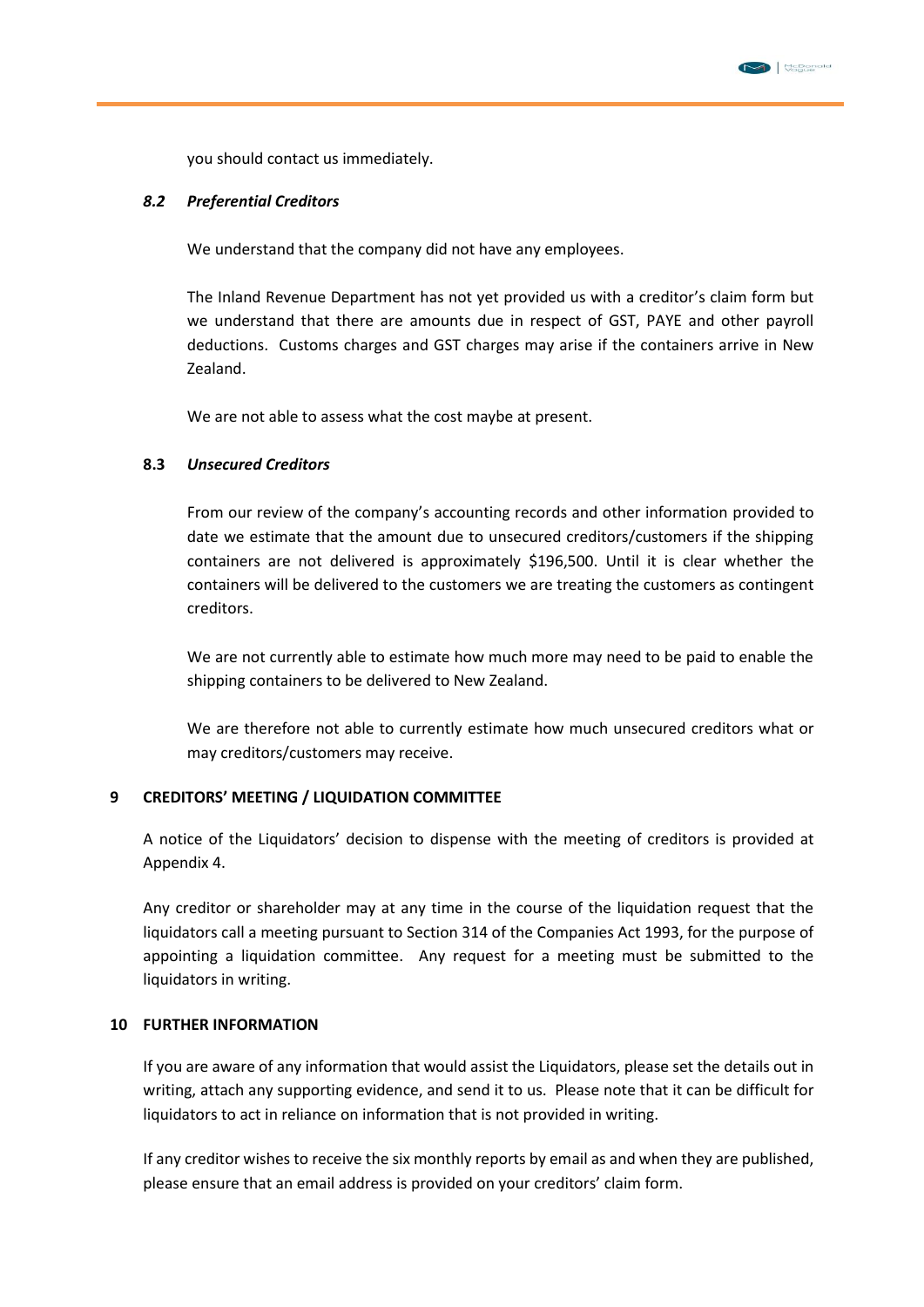

This report and all subsequent reports will be available on the Liquidators' website at http://www.mvp.co.nz

#### **11 ESTIMATED DATE OF COMPLETION**

Approximately 12 months from the date of this report.

#### **12 CONTACT DETAILS**

Enquiries should be directed to Iain McLennan on DDI +64 (9) 303 9512 or by email to imclennan@mvp.co.nz.

The Liquidators can be contacted at:

McDonald Vague Limited Level 10 33 Federal Street Auckland 1010

P O Box 6092 Victoria Street West Auckland 1142

 $-$  ml 

Iain McLennan LIQUIDATOR (Licence No: IP82)

Dated this 25<sup>th</sup> day of March 2022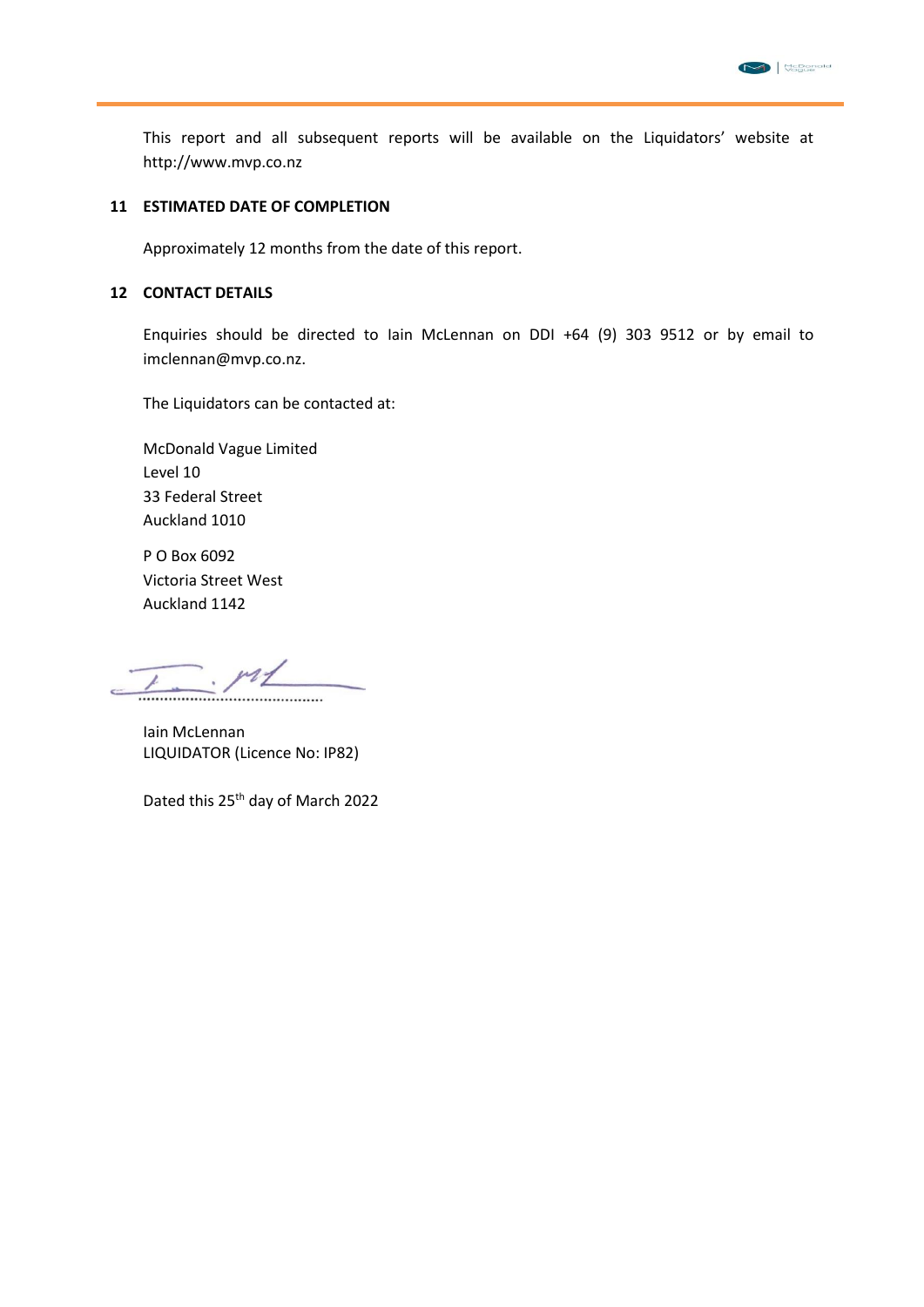|                                                                                                                                                                                                  |                                |                                |                                | McDonald         |
|--------------------------------------------------------------------------------------------------------------------------------------------------------------------------------------------------|--------------------------------|--------------------------------|--------------------------------|------------------|
| <b>Appendix 1</b>                                                                                                                                                                                |                                |                                |                                |                  |
| REWARDS MARKETING LIMITED (IN LIQUIDATION)                                                                                                                                                       |                                |                                |                                |                  |
|                                                                                                                                                                                                  | <b>Statement of Affairs</b>    |                                |                                |                  |
| Statement of Affairs for the above named company as at 18 March 2022 (being the date of liquidation) showing                                                                                     |                                |                                |                                |                  |
| assets at estimated realisable values and liabilities expected to rank.                                                                                                                          |                                |                                |                                |                  |
|                                                                                                                                                                                                  |                                |                                | Deficiency                     |                  |
| <b>ASSETS SPECIFICALLY PLEDGED</b>                                                                                                                                                               | Estimated                      | Due to                         | Ranking as                     |                  |
|                                                                                                                                                                                                  | to Realise                     | Secured Creditor               | Unsecured                      | Surplus          |
| No securities are registered on the Personal                                                                                                                                                     |                                |                                |                                |                  |
| Estimated surplus / (deficiency) as regards                                                                                                                                                      | \$<br>$\overline{\phantom{a}}$ | \$<br>$\overline{\phantom{a}}$ | \$<br>$\overline{\phantom{a}}$ | \$               |
| specifically pledged assets                                                                                                                                                                      |                                |                                |                                |                  |
| ASSETS AVAILABLE FOR PREFERENTIAL CREDITORS                                                                                                                                                      |                                |                                | Book                           | Estimated        |
|                                                                                                                                                                                                  |                                |                                | Value                          | to Realise       |
| Accounts receivable                                                                                                                                                                              |                                |                                | 39,123                         | not disclosed    |
| <b>Bank account balances</b>                                                                                                                                                                     |                                |                                | 89,201                         | 89.201           |
| Inventory                                                                                                                                                                                        |                                |                                | 100,850                        | not disclosed    |
| Total                                                                                                                                                                                            |                                |                                | 229,174                        | 89,201           |
| Less preferential creditors                                                                                                                                                                      |                                |                                |                                |                  |
| Applicant creditor                                                                                                                                                                               |                                |                                |                                | N/A              |
| Employees                                                                                                                                                                                        |                                |                                |                                | N/A              |
| <b>Inland Revenue Department</b>                                                                                                                                                                 |                                |                                |                                |                  |
| Total                                                                                                                                                                                            |                                |                                |                                |                  |
|                                                                                                                                                                                                  |                                |                                |                                |                  |
| Estimated surplus as regards preferential creditors                                                                                                                                              |                                |                                |                                | \$89,201         |
| ASSETS AVAILABLE FOR GENERAL SECURITY AGREEMENT HOLDER/S                                                                                                                                         |                                |                                | Book                           | Estimated        |
|                                                                                                                                                                                                  |                                |                                | Value                          | to Realise       |
| Estimated surplus from assets specifically pledged                                                                                                                                               |                                |                                |                                |                  |
| Estimated surplus as regards preferential creditors<br>Total                                                                                                                                     |                                |                                | $\blacksquare$                 | 89,201<br>89,201 |
|                                                                                                                                                                                                  |                                |                                |                                |                  |
| LESS GENERAL SECURITY AGREEMENT HOLDER/S                                                                                                                                                         |                                |                                |                                |                  |
|                                                                                                                                                                                                  |                                |                                |                                |                  |
| <b>Estimated surplus as regards General Security Agreement holders</b>                                                                                                                           |                                |                                |                                | \$89,201         |
| Less deficiency as regards preferential creditors                                                                                                                                                |                                |                                |                                |                  |
| Surplus/(Deficiency)                                                                                                                                                                             |                                |                                |                                | 89.201           |
|                                                                                                                                                                                                  |                                |                                |                                |                  |
| <b>AVAILABLE FOR UNSECURED CREDITORS</b>                                                                                                                                                         |                                |                                |                                | 89,201           |
|                                                                                                                                                                                                  |                                |                                |                                |                  |
| <b>LESS UNSECURED CREDITORS</b>                                                                                                                                                                  |                                |                                |                                |                  |
| Estimated deficiency as regards Secured Creditors<br>Estimated deficiency as regards General Security Agreement holders                                                                          |                                |                                |                                |                  |
| Estimated deficiency as regards preferential creditors                                                                                                                                           |                                |                                |                                |                  |
| <b>Trade creditors</b>                                                                                                                                                                           |                                |                                |                                | unknown          |
| <b>Estimated Contingent liability</b>                                                                                                                                                            |                                |                                |                                | 196,500          |
| Intercompany advances                                                                                                                                                                            |                                |                                |                                |                  |
| Estimated surplus/(deficiency) as regards unsecured creditors                                                                                                                                    |                                |                                |                                | (5107, 299)      |
| Notes:                                                                                                                                                                                           |                                |                                |                                |                  |
| 1. There is no unpaid capital liable to be called up.<br>2. The above estimates are subject to the costs of the liquidation.                                                                     |                                |                                |                                |                  |
| 3. Assets held may be subject to Purchase Money Security Interest ("PMSI") or Reservation of Title claims.                                                                                       |                                |                                |                                |                  |
| 4. The General Security Agreement holder's claim will continue to accrue interest until fully paid. [leave in if applicable]                                                                     |                                |                                |                                |                  |
| 5. There is no contingent liability in respect of the lease of the premises. [leave in if applicable]                                                                                            |                                |                                |                                |                  |
| 6. There is a contingent liability to customers                                                                                                                                                  |                                |                                |                                |                  |
| <b>Disclaimer of Liability:</b>                                                                                                                                                                  |                                |                                |                                |                  |
| The information contained in the Statement of Affairs has been supplied by the company. We have not verified the information supplied. The                                                       |                                |                                |                                |                  |
| Statement of Affairs has been prepared for the purpose of the liquidation and we do not accept any responsibility on any grounds whatsoever,<br>including liability in negligence, to any party. |                                |                                |                                |                  |
|                                                                                                                                                                                                  |                                |                                |                                |                  |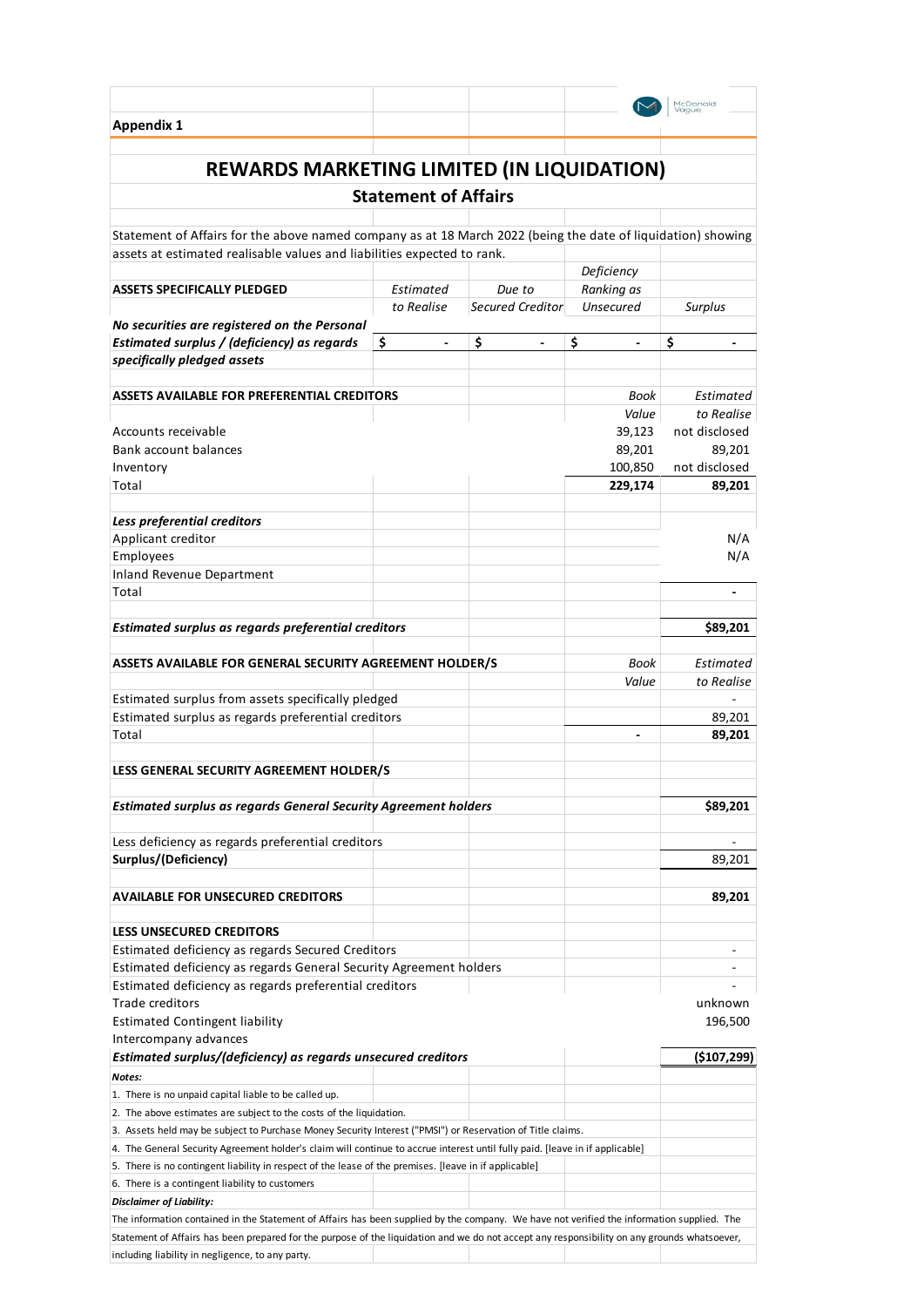# **REWARDS MARKETING LIMITED (IN LIQUIDATION)**

# **Declaration of Independence / Relationships / Indemnities and Upfront Payments**

#### **A DECLARATION OF INDEPENDENCE**

(i) The appointed and McDonald Vague Limited have undertaken a proper assessment of the risks of independence prior to accepting appointment in accordance with the code of conduct and applicable professional standards and have concluded that they have no prior business or professional relationship with the insolvent that is a real or a potential risk and that they are independent.

#### **B DECLARATION OF RELATIONSHIPS**

(ii) The appointed and McDonald Vague Limited have no prior business or professional or personal relationship with known associates of the insolvent or with the major secured creditors that are a real or potential risk with the exception and to the extent of:

| <b>Name</b> | Relationship | Reason |
|-------------|--------------|--------|
| None known  |              |        |
|             |              |        |

- (iii) The appointed disclose there are no other relevant relationships to declare.
- (iv) The appointed and McDonald Vague Limited have not provided any prior professional services to the insolvent or known associates of the insolvent in the prior two years. No upfront fee or funding was provided by the shareholder/director or any associated party.

#### **C DECLARATION OF INDEMNITIES AND UPFRONT PAYMENTS**

(v) There is no indemnity nor upfront payment.

 $. pt$ 

Iain McLennan LIQUIDATOR

Dated this 25th day of March 2022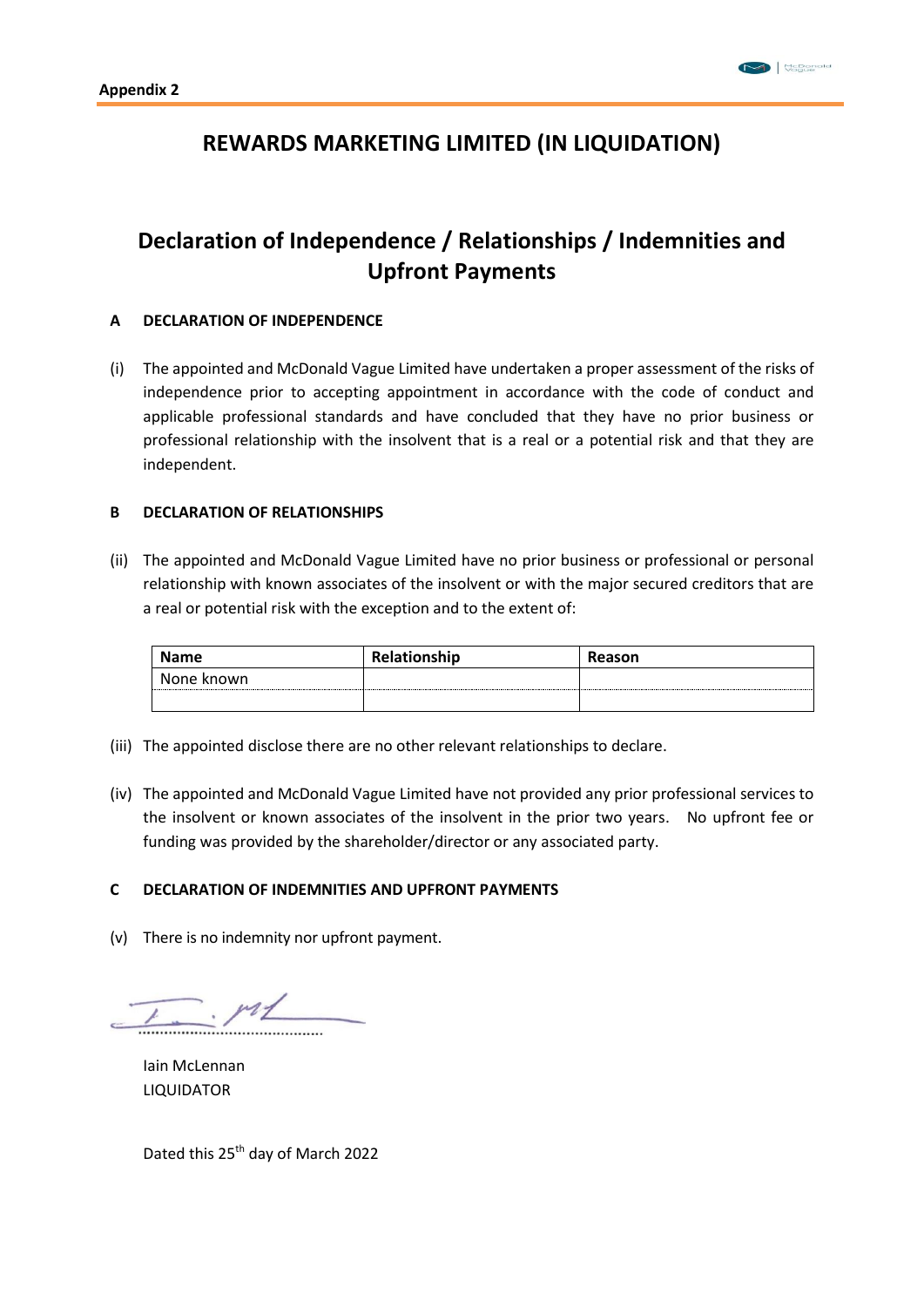

# **REWARDS MARKETING LIMITED (IN LIQUIDATION) Schedule of Creditors' Names and Addresses**

Pursuant to Section 255(2)(c) of the Companies Act 1993

| <b>Creditor Name</b>         | <b>Address 1</b> | <b>Address 2</b> | <b>Address 3</b> | Postcode |
|------------------------------|------------------|------------------|------------------|----------|
| Inland Revenue Department    |                  |                  |                  |          |
| Various individual customers |                  |                  |                  |          |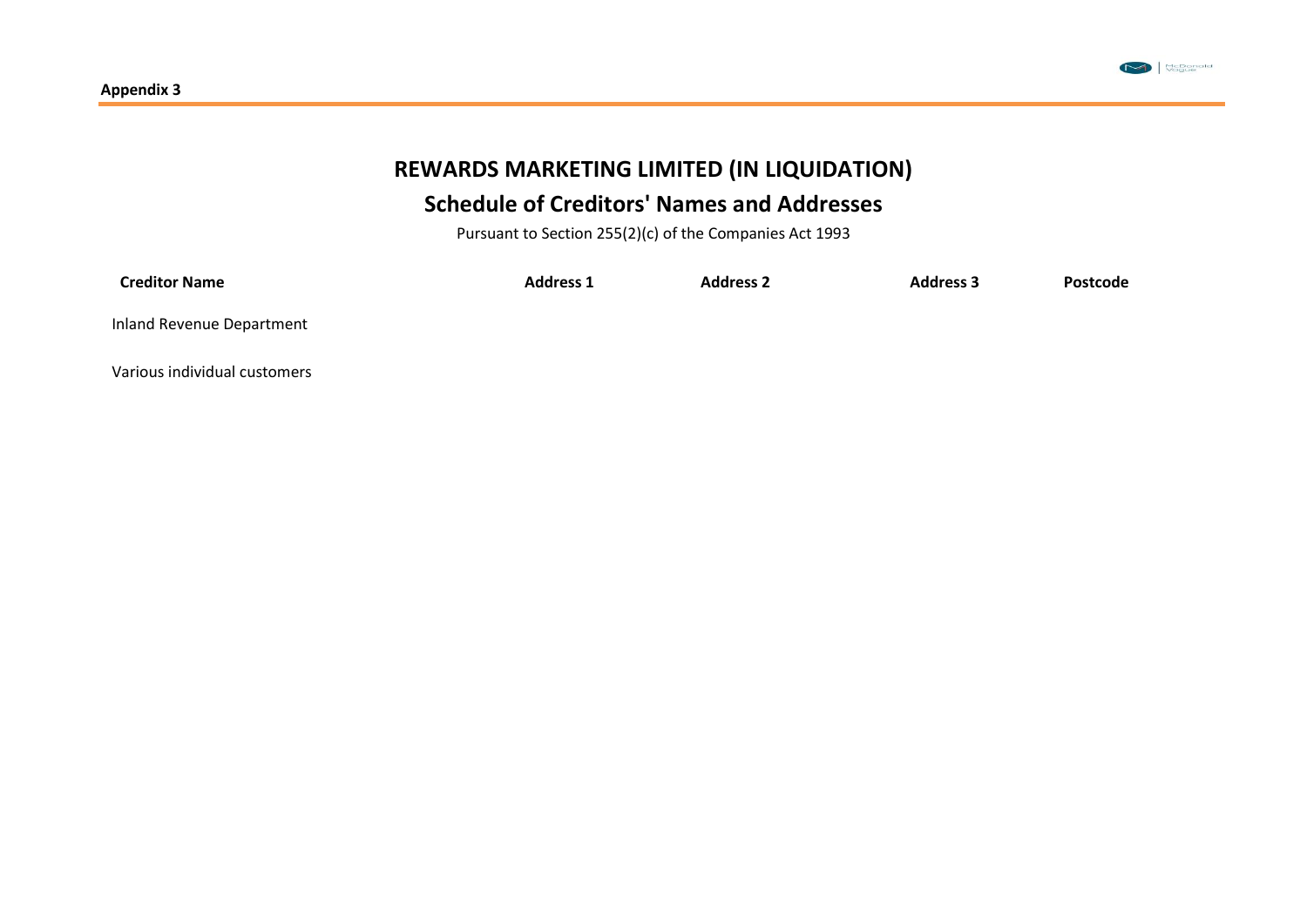

## **Notice of Liquidators' Decision to Not Dispense with Meeting of Creditors**

After having regard to the assets and liabilities of Rewards Marketing Limited (In Liquidation) and the likely result of the liquidation and the circumstances leading to the liquidation, the liquidators consider a meeting of creditors/customers may be helpful.

If you wish to request that a creditor's meeting be called, notice in writing is required within 10 working days of receiving this notice. Your notice you must also state the reason you require a meeting so that an agenda can be prepared and circulated to creditors and creditors can be given the opportunity to vote on any proposed resolutions by voting letter.

Please contact Iain McLennan of this office on DDI +64 (9) 303 9512 if you have any specific enquiries.

 $\frac{1}{2}$ 

Iain McLennan LIQUIDATOR

Dated this 25<sup>th</sup> day of March 2022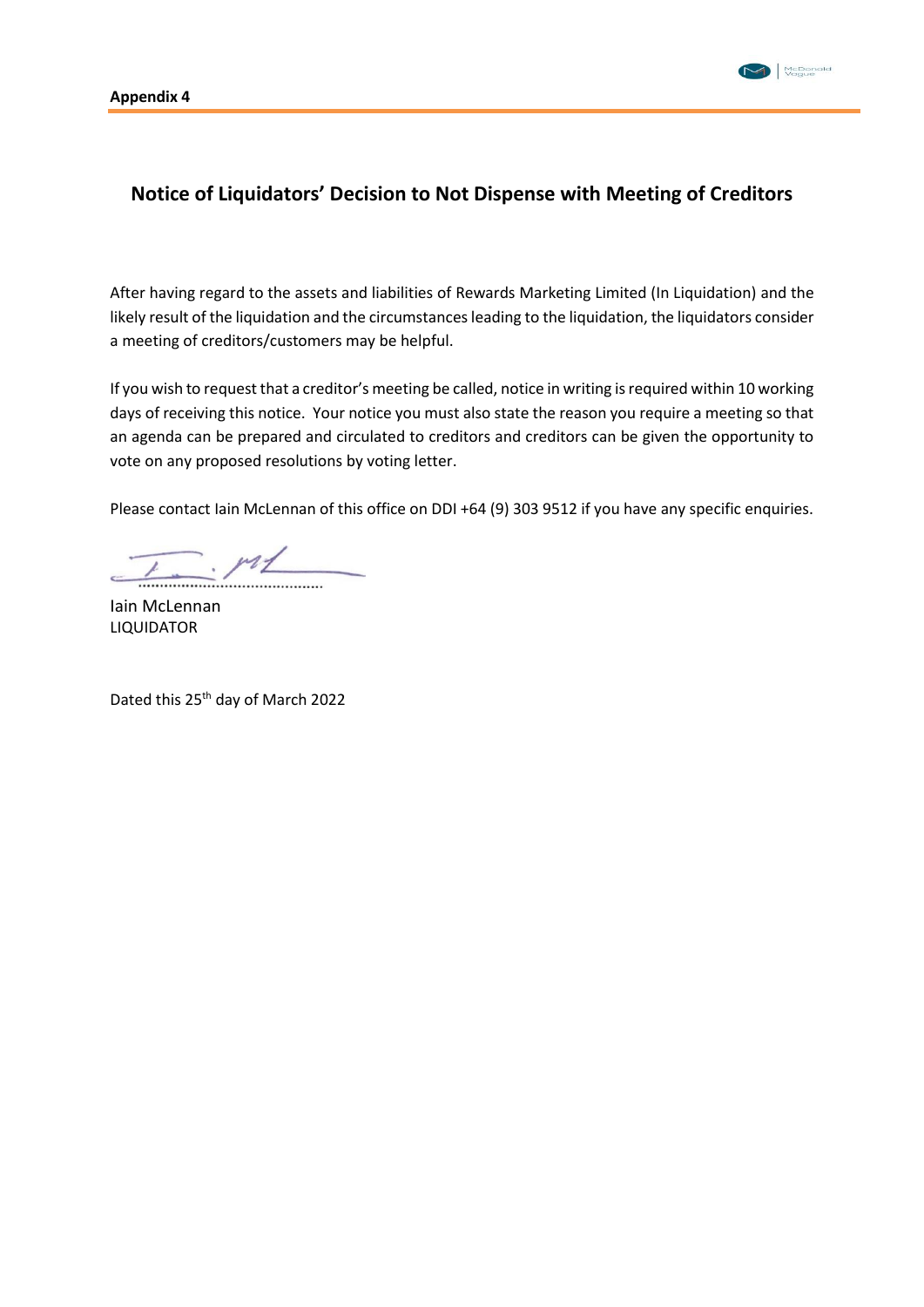



| IN THE MATTER of | The Companies Act 1993                     |
|------------------|--------------------------------------------|
| and              |                                            |
| IN THE MATTER of | Rewards Marketing Limited (In Liquidation) |

## **Notice to Creditors to Prove Debts or Claims**

Notice is given that the liquidator of Rewards Marketing Limited (In Liquidation) ("the company"), fix 29 April 2022, as the day on or before which the company's creditors are to make their claims and establish any priority their claims may have under Section 312 of the Companies Act 1993. Creditors not having made a claim by this date may be excluded from any distribution made.

 $-$  m

Iain McLennan LIQUIDATOR

Dated this 25th day of March 2022

## **ADDRESS OF LIQUIDATOR**

McDonald Vague Limited Level 10 33 Federal Street Auckland 1010

P O Box 6092 Telephone: +64 (9) 303 0506 Victoria Street West Facsimile: +64 (9) 303 0508 Auckland 1142 Website: http://www.mvp.co.nz

**DATE OF LIQUIDATION: 18 March 2022**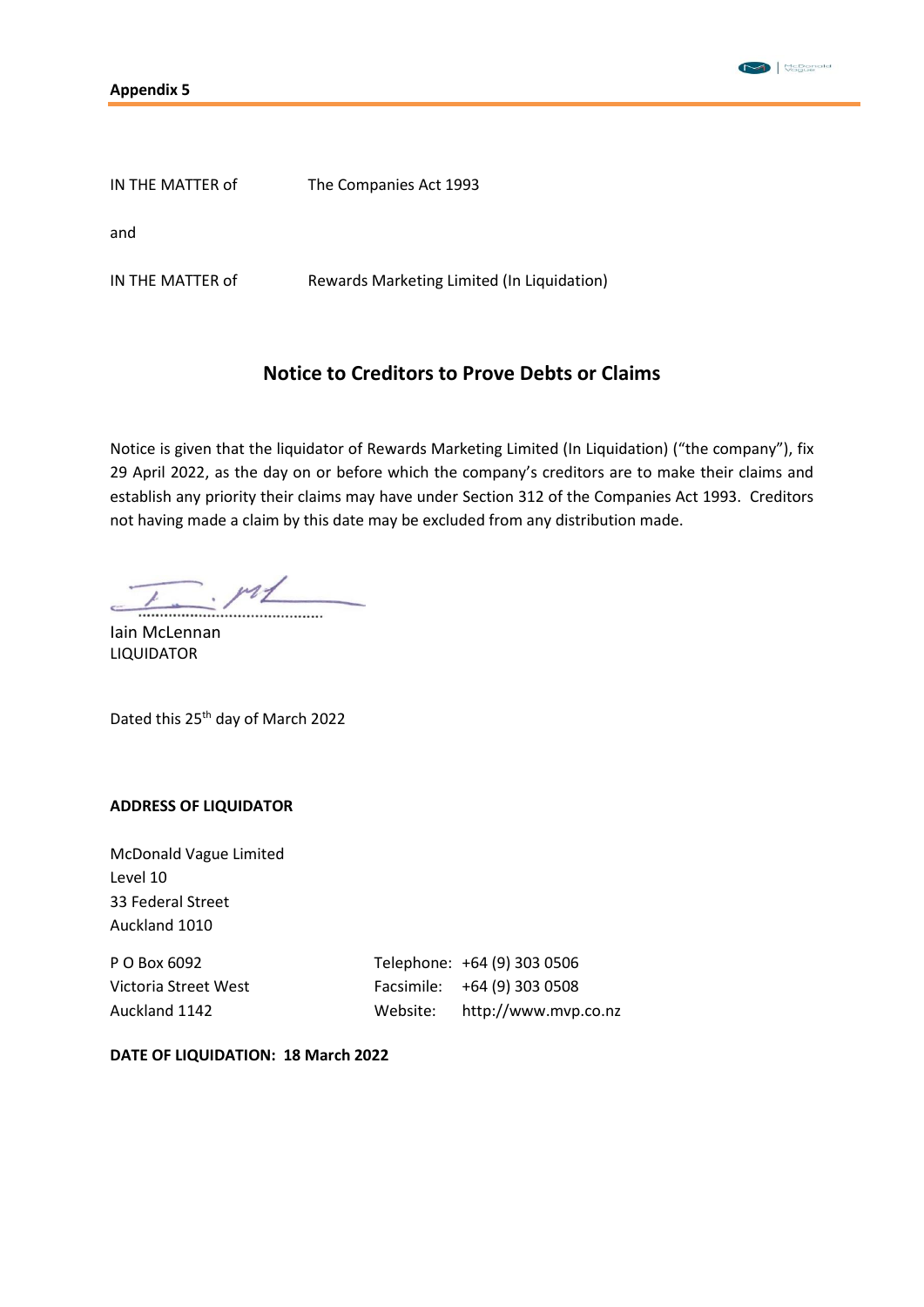| McDonald                                                                                                                                  | <b>Unsecured Creditor's Claim</b><br>(Also for use by Preferential Creditors) |                                                                                                                                                                                                                                                                                                      |                                                                                                                                                                                                                                                                                                                                                                                                                                               |                     |                                                         |                  |
|-------------------------------------------------------------------------------------------------------------------------------------------|-------------------------------------------------------------------------------|------------------------------------------------------------------------------------------------------------------------------------------------------------------------------------------------------------------------------------------------------------------------------------------------------|-----------------------------------------------------------------------------------------------------------------------------------------------------------------------------------------------------------------------------------------------------------------------------------------------------------------------------------------------------------------------------------------------------------------------------------------------|---------------------|---------------------------------------------------------|------------------|
| Vague<br>business recovery partners                                                                                                       |                                                                               | SECTION 304(1) COMPANIES ACT 1993<br>(For help see www.mvp.co.nz or email                                                                                                                                                                                                                            |                                                                                                                                                                                                                                                                                                                                                                                                                                               |                     |                                                         |                  |
| <b>McDONALD VAGUE LIMITED</b><br>PO Box 6092, Wellesley St, Auckland 1141, New Zealand.<br>Telephone 0-9-303 0506, Facsimile 0-9-303 0508 |                                                                               | claims@mvp.co.nz)                                                                                                                                                                                                                                                                                    |                                                                                                                                                                                                                                                                                                                                                                                                                                               |                     |                                                         |                  |
| NAME AND POSTAL ADDRESS OF CREDITOR IN FULL                                                                                               |                                                                               |                                                                                                                                                                                                                                                                                                      | * Any personal information collected is for the purpose<br>of administering the liquidation in accordance with the<br>Companies Act 1993.<br>The information will be used and retained by the<br>liquidators and McDonald Vague and will be released<br>to other parties only with your authorisation or in<br>compliance with the Privacy Act 1993.                                                                                          |                     |                                                         |                  |
| Telephone Numbers: (<br>E-Mail<br>My Reference is:<br>(if applicable)                                                                     |                                                                               |                                                                                                                                                                                                                                                                                                      | Under Section 304(1) of the Companies Act 1993 any<br>claim by an unsecured creditor against a company in<br>liquidation must be in this prescribed form and must -<br>(a) Contain full particulars of the claim; and<br>(b) Identify any documents that evidence or<br>substantiate the claim.<br>You may have access to and request correction of any<br>personal information.<br>(*Not applicable, if creditor is not an individual within |                     |                                                         |                  |
| <b>NAME OF COMPANY IN LIQUIDATION:</b>                                                                                                    |                                                                               |                                                                                                                                                                                                                                                                                                      | the meaning of the Privacy Act 1993.)                                                                                                                                                                                                                                                                                                                                                                                                         |                     |                                                         |                  |
|                                                                                                                                           |                                                                               |                                                                                                                                                                                                                                                                                                      |                                                                                                                                                                                                                                                                                                                                                                                                                                               |                     |                                                         | (IN LIQUIDATION) |
| (If claim is made on behalf of creditor, specify relationship to creditor and authority)                                                  |                                                                               | claim that the company was at the date it was put into liquidation indebted to the abovenamed creditor for the sum of (Amount in words):                                                                                                                                                             |                                                                                                                                                                                                                                                                                                                                                                                                                                               |                     |                                                         |                  |
|                                                                                                                                           |                                                                               |                                                                                                                                                                                                                                                                                                      |                                                                                                                                                                                                                                                                                                                                                                                                                                               |                     |                                                         |                  |
| <b>STATUS OF CLAIM:</b><br>1. I am an unsecured creditor for                                                                              |                                                                               |                                                                                                                                                                                                                                                                                                      |                                                                                                                                                                                                                                                                                                                                                                                                                                               |                     |                                                         |                  |
|                                                                                                                                           | (Also applicable to secured creditors who hereby surrender their security)    |                                                                                                                                                                                                                                                                                                      | \$                                                                                                                                                                                                                                                                                                                                                                                                                                            |                     |                                                         |                  |
| 2. I am a preferential creditor for<br>(Refer details on reverse)                                                                         |                                                                               |                                                                                                                                                                                                                                                                                                      | \$                                                                                                                                                                                                                                                                                                                                                                                                                                            |                     |                                                         |                  |
| 3. I am an unsecured creditor for<br>(State currency if other than \$NZ)                                                                  |                                                                               | Other<br>Currency                                                                                                                                                                                                                                                                                    | NZ \$                                                                                                                                                                                                                                                                                                                                                                                                                                         |                     |                                                         |                  |
|                                                                                                                                           |                                                                               | 4. I have claimed retention/reservation of title rights pursuant to rights held by me<br>Note: If you are a secured creditor contact this office and a Secured Creditors Claim Form will be sent to you.                                                                                             |                                                                                                                                                                                                                                                                                                                                                                                                                                               |                     | <b>Tick if Applicable</b><br>(Refer details on reverse) |                  |
|                                                                                                                                           |                                                                               | Full particulars of the claim are set out, and any supporting documents that substantiate the claim, are identified on the reverse of this form.                                                                                                                                                     |                                                                                                                                                                                                                                                                                                                                                                                                                                               |                     |                                                         |                  |
|                                                                                                                                           |                                                                               | (The liquidator may require the production of a document under Section 304(2) of the Companies Act 1993. You are not required to attach<br>any supporting documents at this stage, but you may attach them now, if you think it would expedite the processing of the claim.)                         |                                                                                                                                                                                                                                                                                                                                                                                                                                               |                     |                                                         |                  |
|                                                                                                                                           |                                                                               |                                                                                                                                                                                                                                                                                                      |                                                                                                                                                                                                                                                                                                                                                                                                                                               |                     |                                                         |                  |
| <b>SIGNED:</b>                                                                                                                            |                                                                               |                                                                                                                                                                                                                                                                                                      | Date:<br>$\prime$                                                                                                                                                                                                                                                                                                                                                                                                                             | $\prime$            |                                                         |                  |
| <b>WARNING</b>                                                                                                                            | false or misleading; or<br>or misleading in a material particular.            | It is an offence under Section 304(6) of the Companies Act 1993 to -<br>Make or authorise the making of, a claim that is false or misleading in a material particular knowing it to be<br>Omit, or authorise the omission from a claim of any matter knowing that the omission makes the claim false |                                                                                                                                                                                                                                                                                                                                                                                                                                               |                     |                                                         |                  |
| <b>Received</b><br>(Date Stamp)                                                                                                           | <b>RESERVED FOR OFFICE USE:</b>                                               |                                                                                                                                                                                                                                                                                                      |                                                                                                                                                                                                                                                                                                                                                                                                                                               |                     |                                                         |                  |
|                                                                                                                                           | Claim admitted/rejected<br>for voting purposes:<br>(Delete one)               | Signed:                                                                                                                                                                                                                                                                                              | Date:                                                                                                                                                                                                                                                                                                                                                                                                                                         |                     |                                                         |                  |
|                                                                                                                                           |                                                                               | Preferential Claim for:                                                                                                                                                                                                                                                                              | Ordinary Claim for:                                                                                                                                                                                                                                                                                                                                                                                                                           |                     |                                                         |                  |
|                                                                                                                                           | <b>CLAIM REJECTED</b><br>FOR PAYMENT:                                         | \$                                                                                                                                                                                                                                                                                                   | $\mathcal{S}$                                                                                                                                                                                                                                                                                                                                                                                                                                 |                     |                                                         |                  |
|                                                                                                                                           |                                                                               | Preferential Claim for:                                                                                                                                                                                                                                                                              |                                                                                                                                                                                                                                                                                                                                                                                                                                               | Ordinary Claim for: |                                                         |                  |
|                                                                                                                                           | or<br><b>CLAIM ADMITTED</b><br>FOR PAYMENT:                                   | \$                                                                                                                                                                                                                                                                                                   | \$                                                                                                                                                                                                                                                                                                                                                                                                                                            |                     |                                                         |                  |
| Signed<br>Liquidator:                                                                                                                     |                                                                               |                                                                                                                                                                                                                                                                                                      | Date:                                                                                                                                                                                                                                                                                                                                                                                                                                         | $\prime$            |                                                         |                  |
| McDonald<br>Vague<br>business recovery partners                                                                                           | Note:                                                                         | If the decision to admit or reject a claim is amended, regulation 8 of the Companies Act 1993<br>Liquidation Regulations 1994 requires that it be recorded in writing.                                                                                                                               |                                                                                                                                                                                                                                                                                                                                                                                                                                               |                     |                                                         |                  |